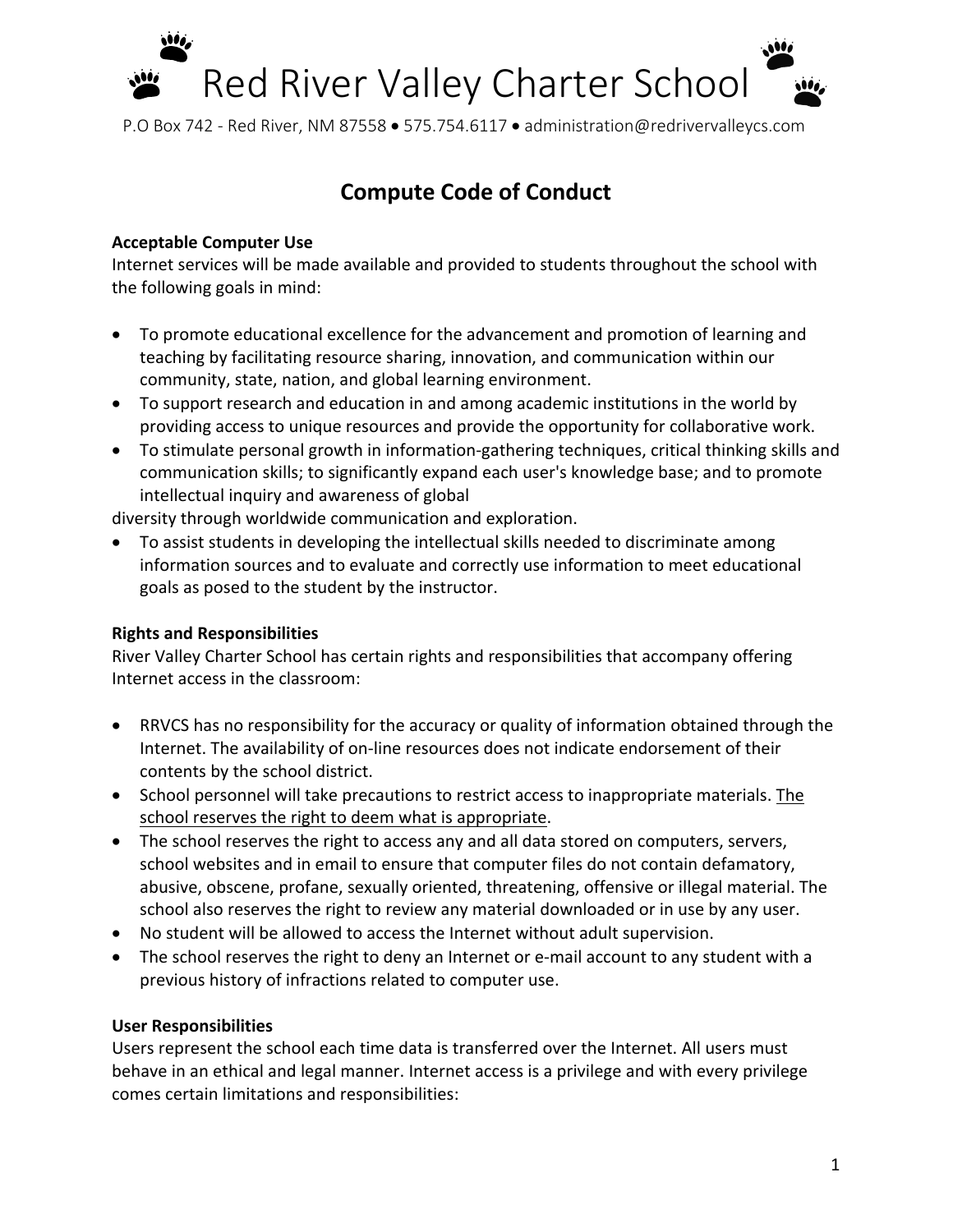

- The use of an Internet/e-mail account must be in support of education and research and consistent with the educational objectives of the school. Any user accessing the Internet for purposes other than educational is subject to disciplinary action.
- All users are fully responsible for their own actions, including legal, financial, or otherwise.
- Any user finding access to inappropriate materials on the Internet shall immediately report the location of the information to the teacher.

#### **Guidelines for Use**

The following guidelines shall be followed when using the Internet/e-mail through the school district:

- Users shall be polite, courteous and respectful during all sessions on the Internet/e-mail. Users must use appropriate language. Profanity, obscenity or any vulgarity is prohibited.
- Users may not use another user's account name or password at any time.
- Users may not reveal their home address, phone number, or other personal information about themselves, other students, teachers, administrators or colleagues.
- Transmission of any material in violation of federal or state laws is prohibited. This includes but is not limited to copyrighted material, threatening or obscene material, or material protected by patent.
- Personal messages are not to be posted on including but not limited to bulletin boards, social networking websites, or blogs.
- Students are not permitted to post personal home pages.
- The school has the right, and will make every effort, to control the content of data accessed through the Internet by use of filtering software, site book marking and teacher monitoring. There always remains the possibility of a student discovering inappropriate material during a routine search. If this should occur, the user shall not share this information with any other student and shall notify the teacher immediately so this material can be filtered.
- If a student's use of the Internet, from any location including home, creates a likelihood of material disruption (including threatening messages or violent websites) of school operation, the student may face school discipline and criminal penalties.

#### **Violations**

Students will be held accountable for violations of acceptable computer use. A student and his/her parent/guardian will also be responsible for damages and liable for costs incurred for service or repair. Violations of the Code of Conduct regarding use of computers include but are not limited to the following: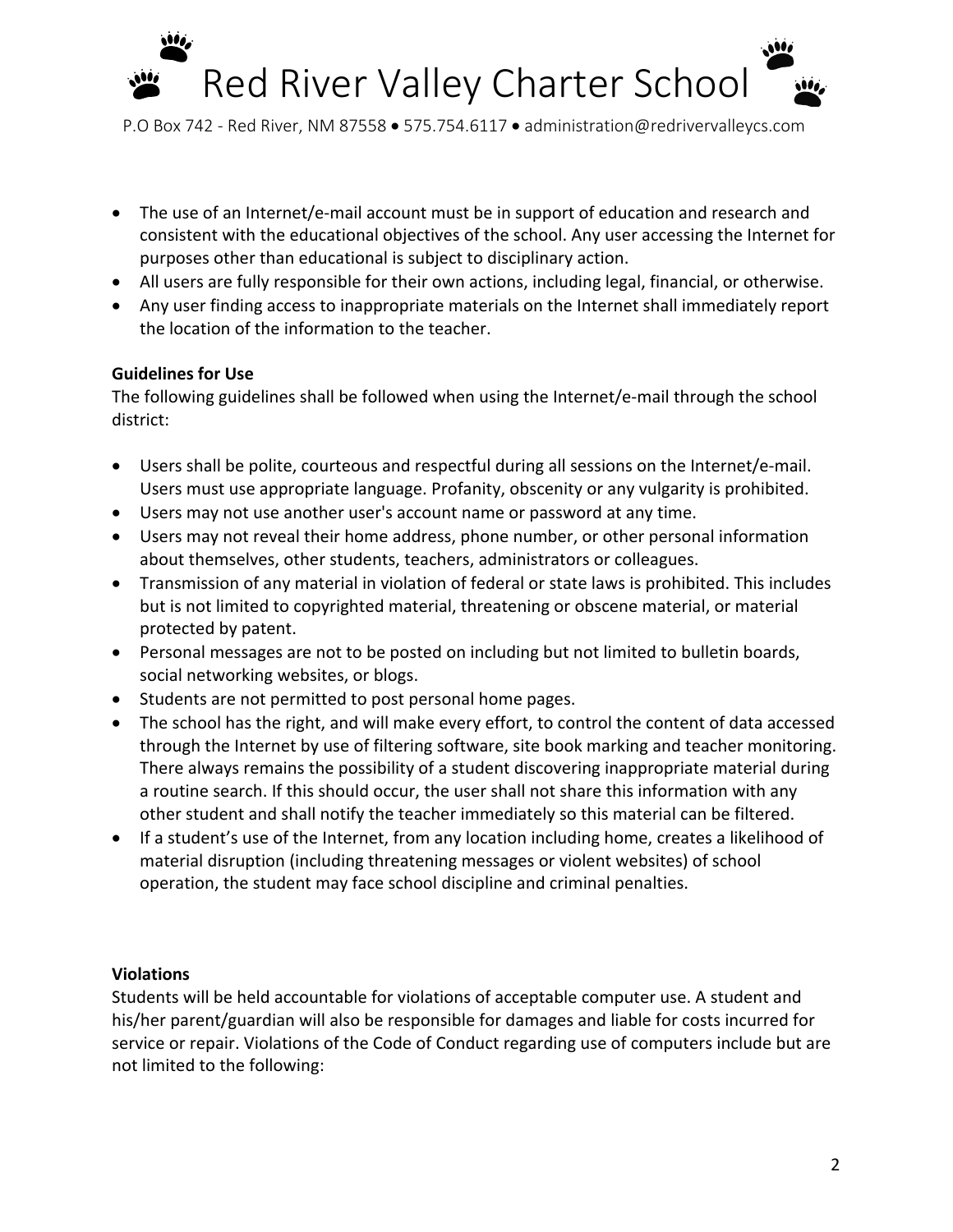

- Deliberate search or keying of a URL, domain name, or website in attempts to access inappropriate material
- Attempting to login to computers or use software as anyone other than yourself
- Providing personal information about yourself, your family or others electronically
- Misrepresentation (forgery) of information
- Plagiarism according to Merriam-Webster is "to steal and pass off (the ideas or words of another) as one's own; use (another's production) without crediting the source; or to present as new and original an idea or product derived from an existing source
- Misuse of computers for non-school related activities including gambling, transactions, and downloading of files (including but not limited to data, music, video, and games)
- Bringing to school or using broadband routers/adapters or other types of wireless technology (including cellular, GPS, DSL)
- Connecting to wireless networks outside of the River Valley Charter School network
- Harassment of any user by persistent annoyance, bullying, intimidation, attempting to embarrass or the interference in another user's work or e-mail (sending of unwanted or duplicate e-mail is also defined as harassment)
- Creation of personal portals, web pages, music or game servers, or any other hosting device on school-owned equipment to store or share files such as music (MP3s for iPods), videos, games or any other file/application
- Downloading and/or installation of freeware, shareware, or application software
- Using websites, software, flash drives, fake wallpaper or any other method to create proxy servers to bypass the Internet filtering application
- Vandalism including any malicious attempt to erase, modify or destroy the data of another user and the creation or uploading/downloading of computer viruses
- Theft of any computer, printer, speakers, mouse, or hardware, including mouse balls
- Sabotage or deliberate destruction/alteration of software applications, operating systems, or computer files
- Electronic distribution of inappropriate material (games, music, videos, pornography)
- Electronic distribution of inappropriate material of a defamatory, obscene, abusive, offensive, profane, threatening, or hateful nature
- Engaging in any illegal activity electronically

## **Procedures for Use**

- School personnel will provide supervision of student access to the Internet at all grade levels. Users will be required to obtain permission from a teacher before using the Internet.
- Any computer which provides access to the Internet will also have Internet filtering software installed. Parents and teachers are encouraged to search the Internet and add additional sites and/or words to the filtering software in order to offer greater protection.
- All students must read and sign the Computer Use Contract form. Parents or guardians must sign the Parent/Guardian Consent form and return it to the school.